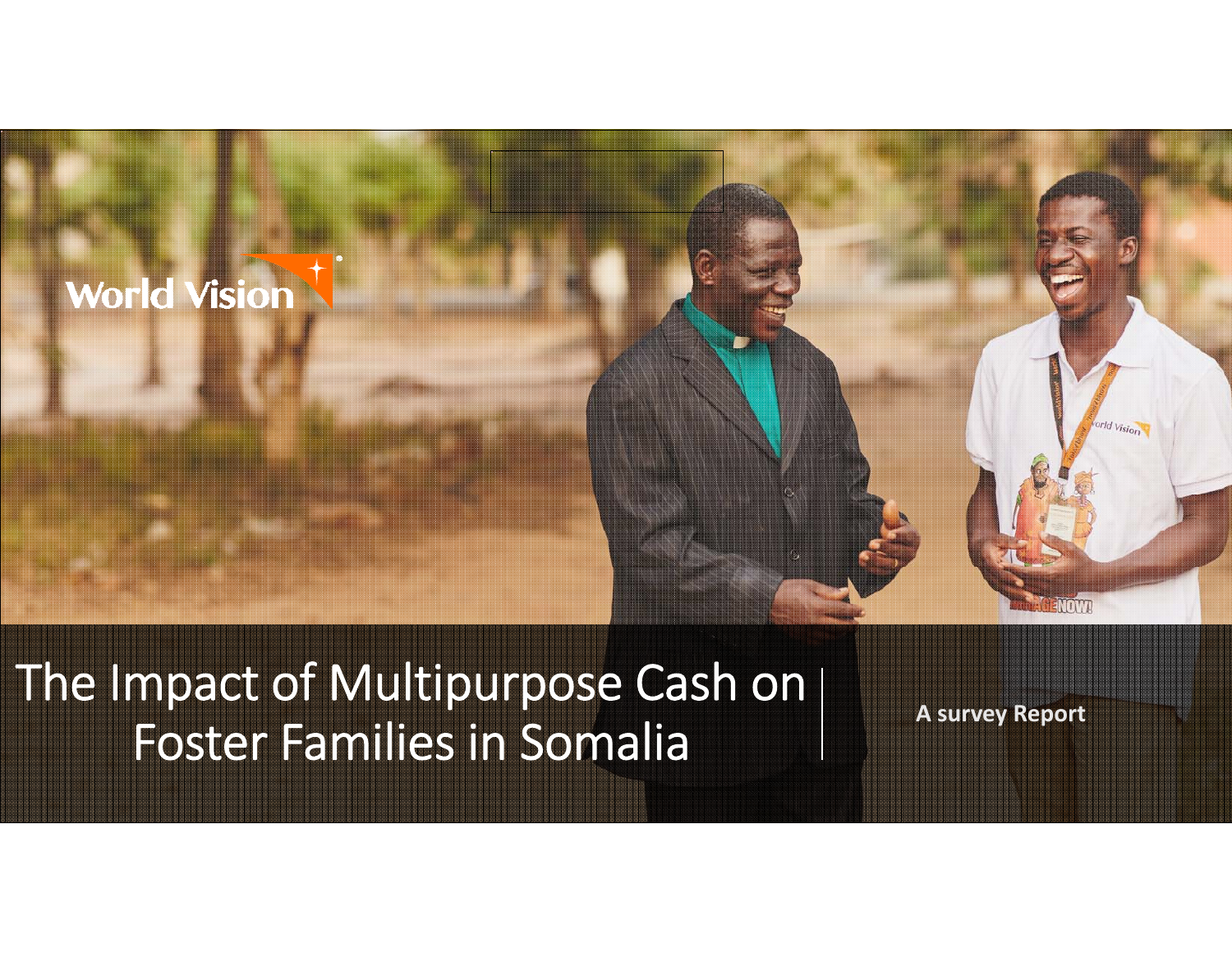## **Overview**

- Armed conflict and climate shocks affected the lives and livelihoods of children and their families in Somalia
- Droughts and insecurity led to massive displacement– 2.6 million people living in 2,000 displaced person camps across Somalia, many of them are Unaccompanied Separated Children (UASC)
- These boys and girls are at further risk of child trafficking, abuse and exploitation in camps and communities.
- $\blacksquare$  Many of these children are fostered by their extended families and acquaintances until they are reunited with their parents.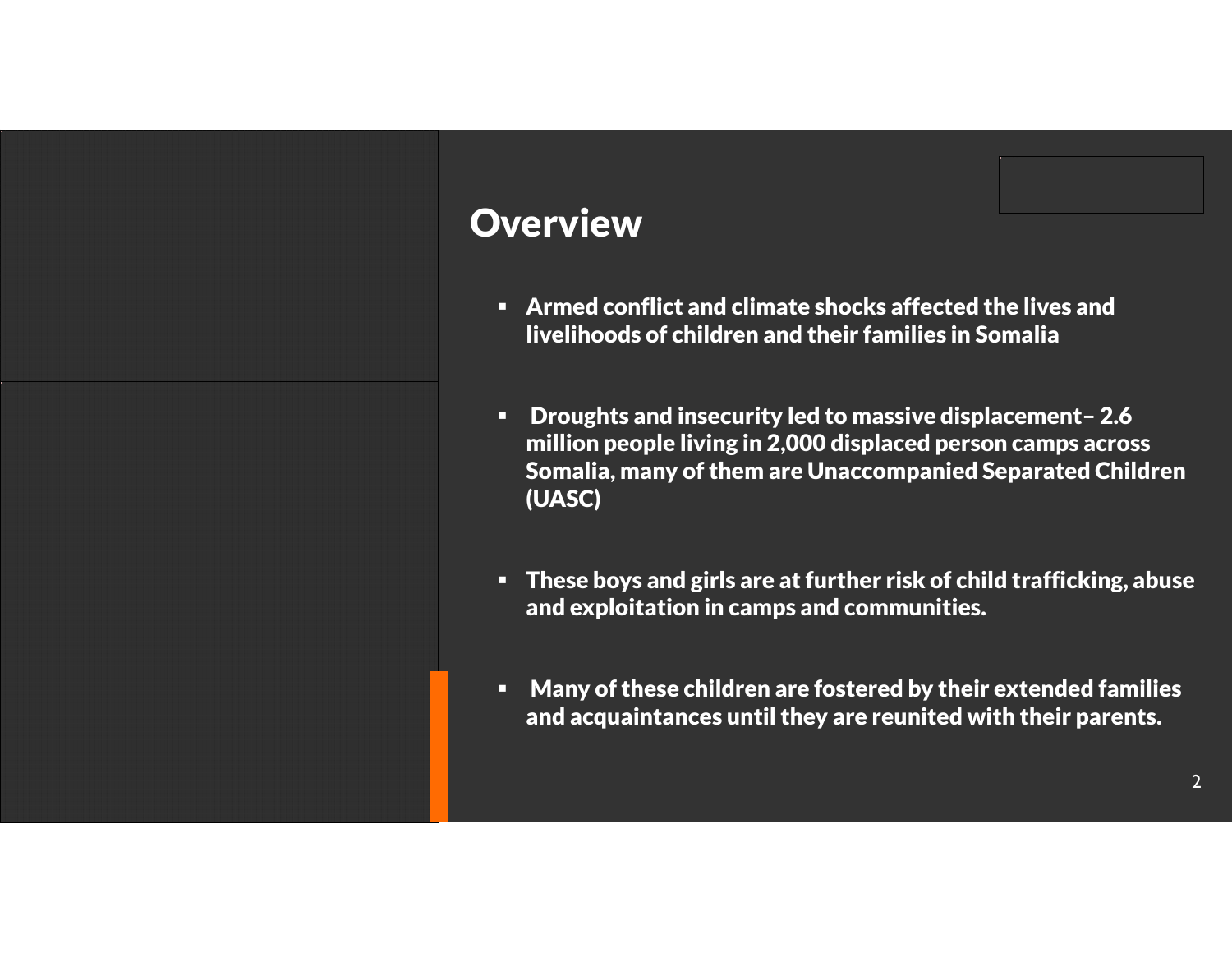

## **Overview**

- World Vision operating in Baidoa since 1993 and has implemented programming with GAC funding since 2015.
- • A total of 50 (40 female , 10 males head of HH) foster families were registered for Multipurpose Cash transfer Assistance (MPCA).
- •Duration: six months (Year:2021)
- •Amount: 60 USD
- • Modality: Multipurpose cash used to pay for school fees, food, water, shelter, medical service, and clothing for UASC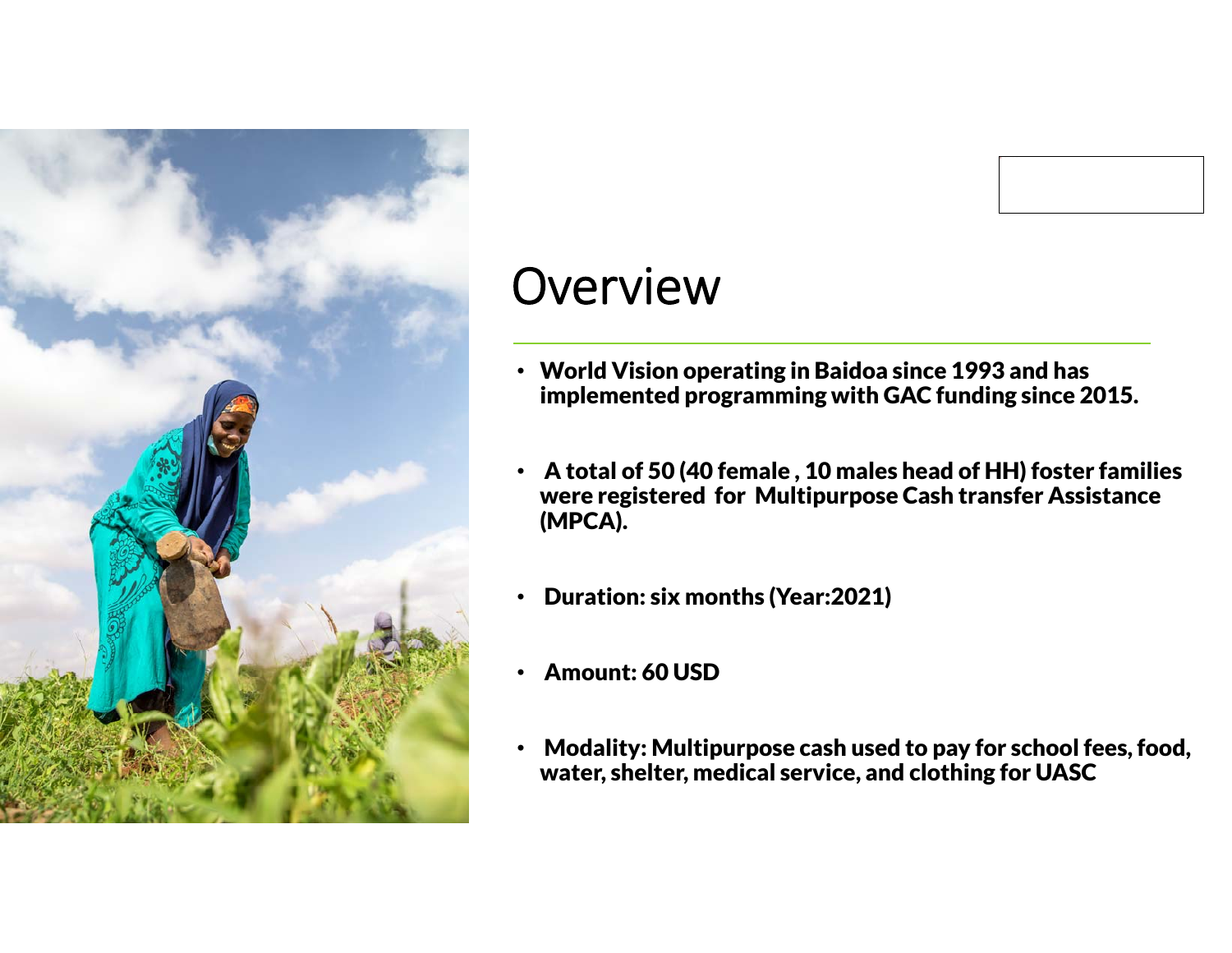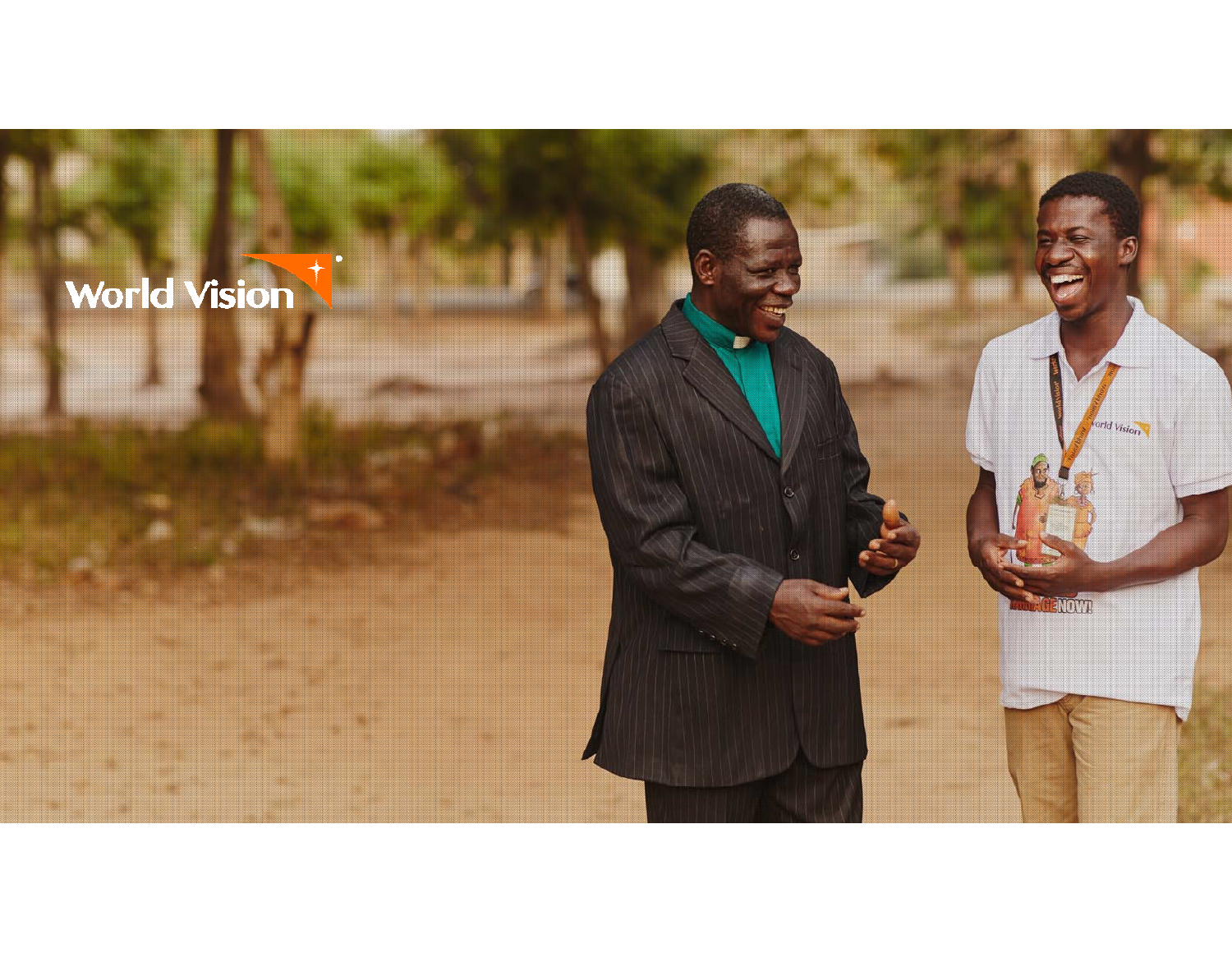## **Demographics**

•Females 72% and Males 28%

•

- 24% HH (26-30 yrs), 28% HH (31-35 yrs), 28% (36-45 yrs) and 2% between (56 – 60 yrs) . The average household size was 5 people
- • 88% have been registered with the local governments and 22% unregistered UASC
- •76% of the respondents were related to the children they were taking care of while 24% were not related
- • Six respondents mentioned that they have children living with disabilities (five girls, one boy). Disabilities include paralysis, hearing and visual impairments.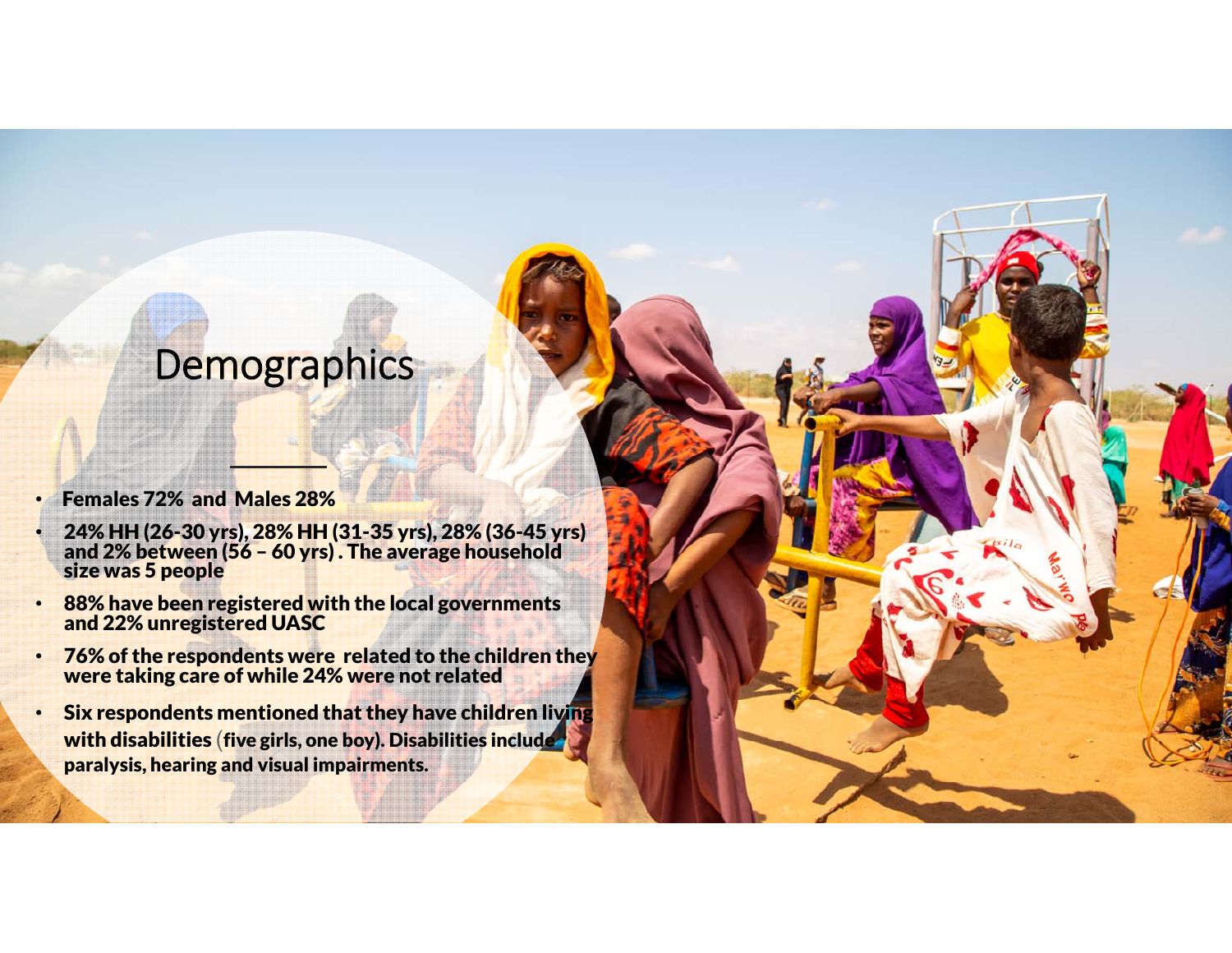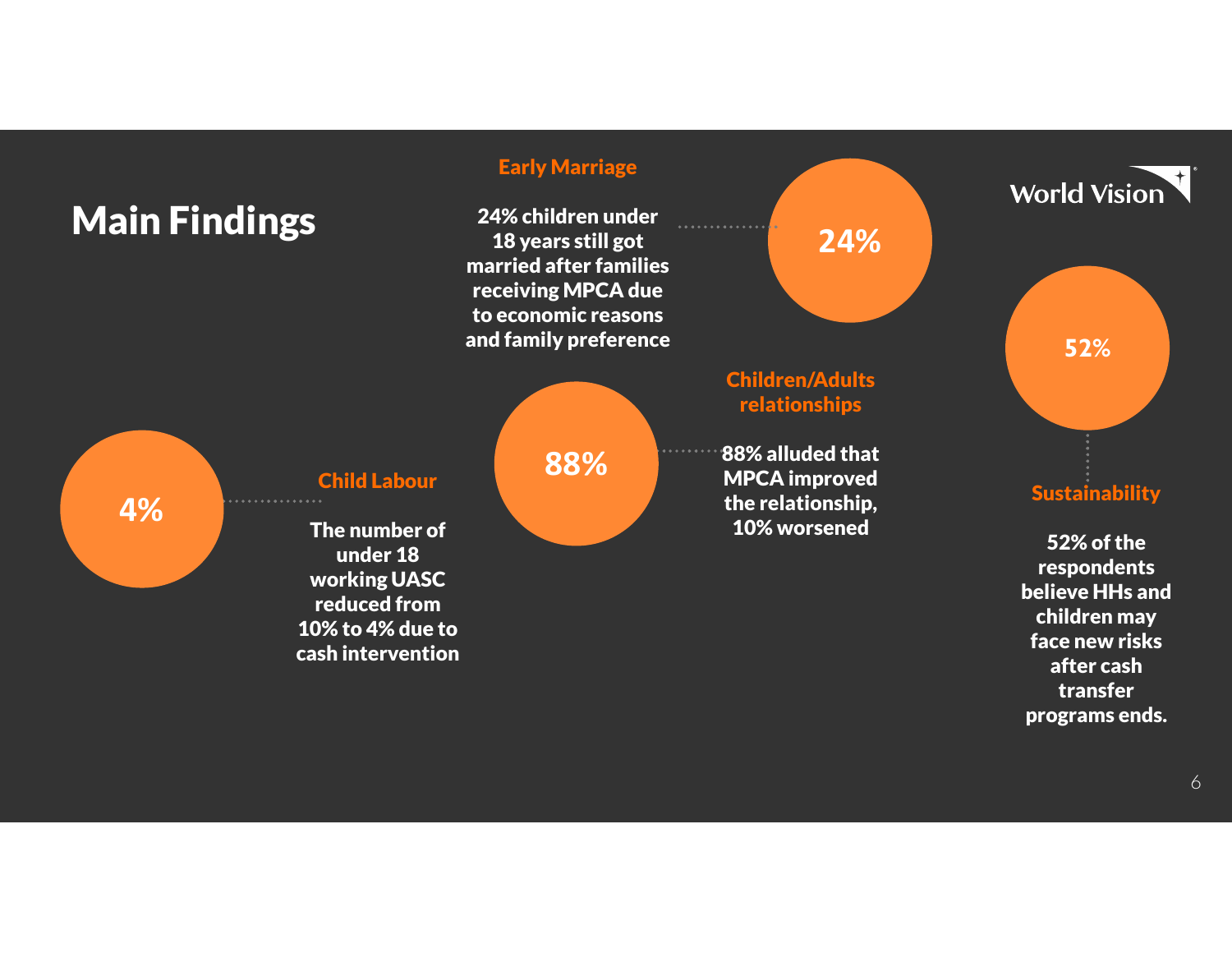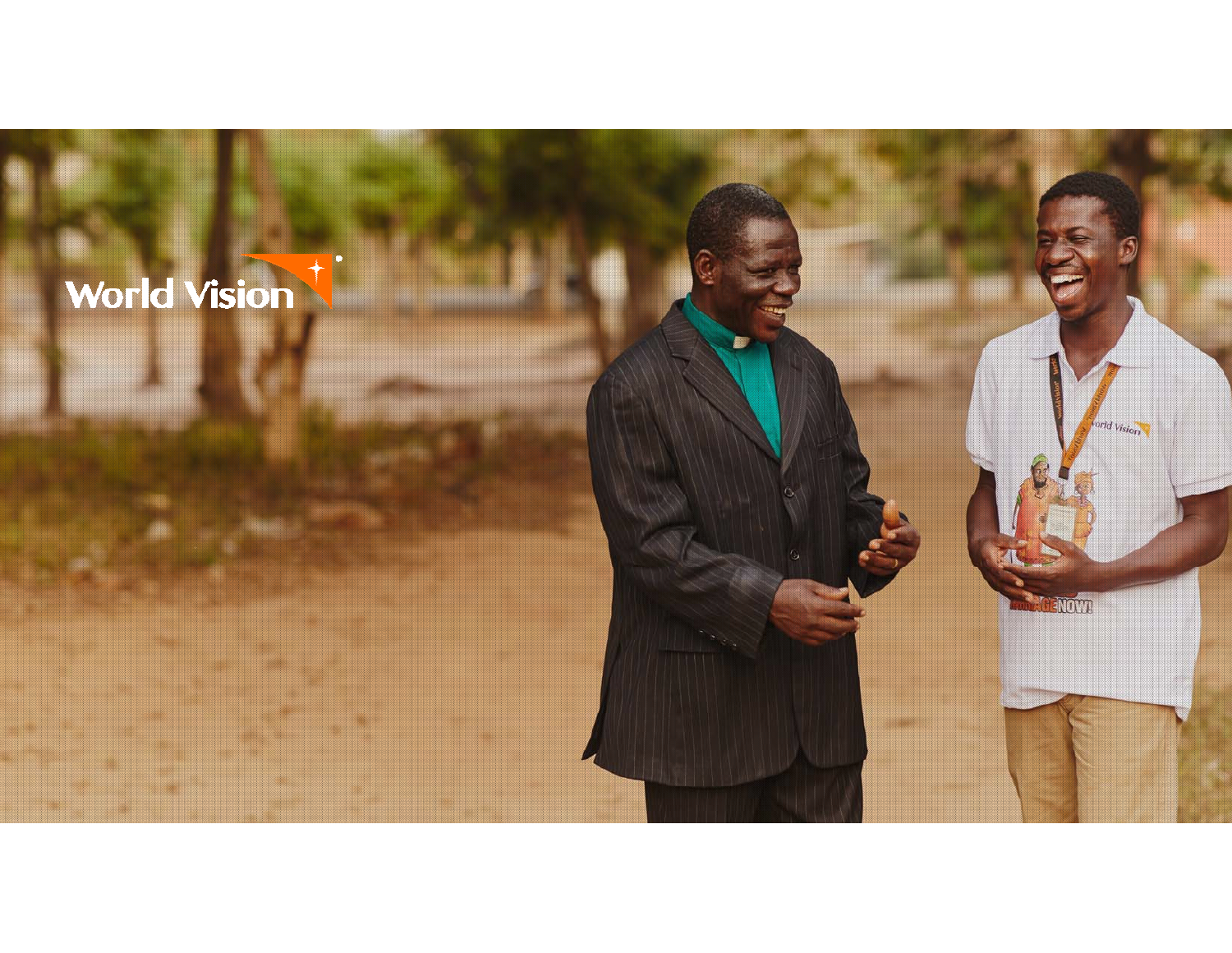

## Coping Strategy Before and After Cash



Before Intervention

**After Intervention**